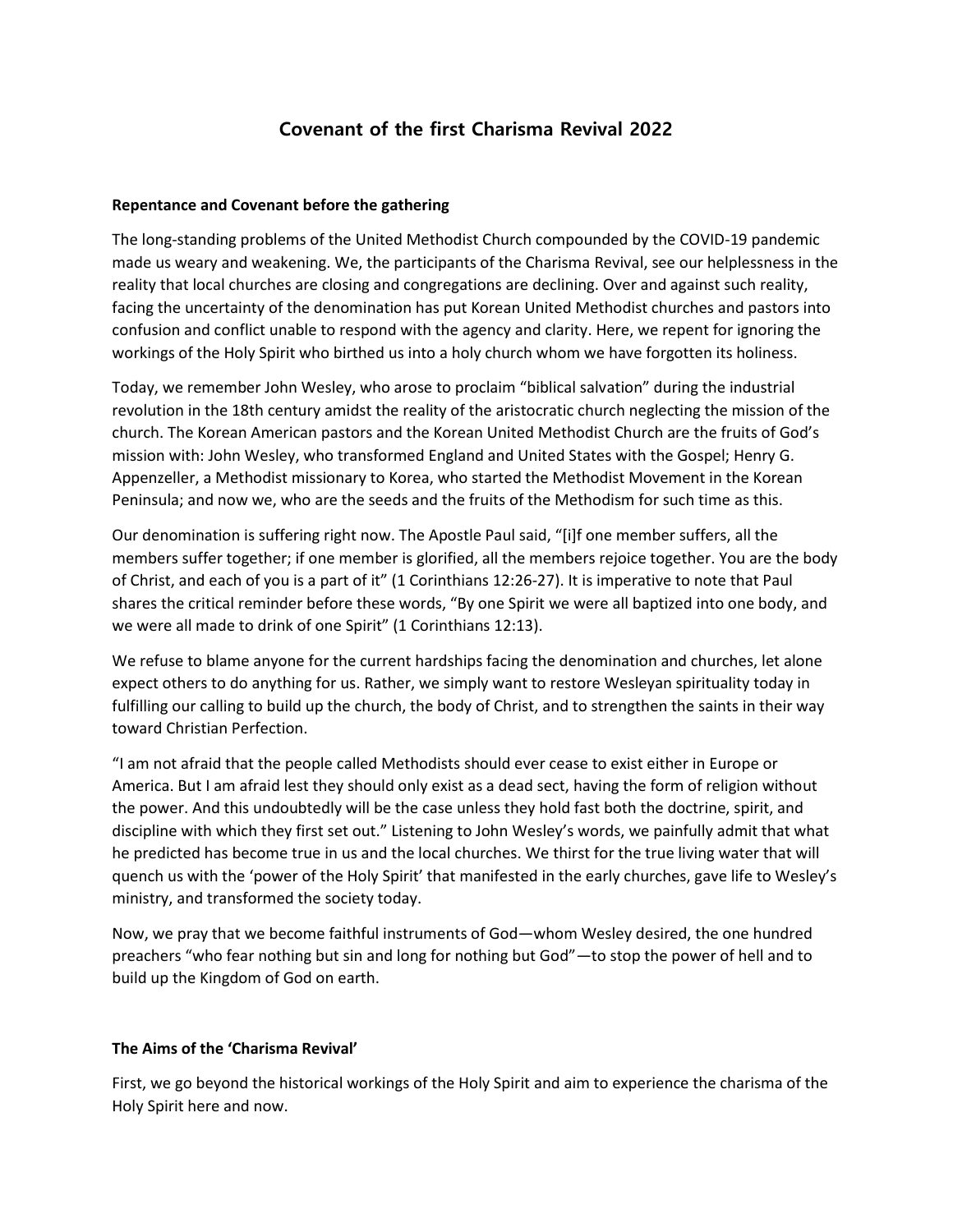We affirm the following words of John Wesley: "[p]erhaps it [the reason the workings of the Holy Spirit ceased to be found] might be because of the hardness of our hearts, unready to receive anything unless we see it with our eyes and hear it with our ears…" (The Journal of the Rev. John Wesley, A.M., ed. Nehemiah Curnock, 8 vols. (London: Robert Cullery),. 2:201-204.) John Wesley believed that the gospel is still preached with power and that if people live close to God, the Holy Spirit manifests as extraordinary charismata accompanied by healing, prophecy, miracles, and exorcism.

We, too, believe that the workings of the Holy Spirit are found here and now.

Second, we acknowledge the history of charismata in the Scripture and aim for a permissive attitude.

Wesley embraced diverse gifts of the Holy Spirit. Wesley repeatedly preached the sermon titled "Means of Grace" to criticize reckless enthusiasm on the one hand, which focus on phenomena and signs while ignoring the means of grace (church attendance, sacramental participation, reading and studying the Bible) and Quietism on the other hand, which emphasized a misguided mystical union with God. Moreover, he urged believers to acquire foremost the gift of love, which brings unity in the church while disparaging formalists and their dry and lukewarm faith and being cautious with wild enthusiasts.

We, too, aim for a balanced charismatic spirituality through spiritual discernment with the Scripture.

Third, we aim for a healthy spirituality based on the Scripture.

"I follow the Bible in everything, big or small," Wesley said. While we long for the workings of the Holy Spirit, who works proactively and freely, we place our faith in God who speaks through the Scripture, the word of truth.

Fourth, we aim for a ministry centered on cooperation and connectionalism based on the Holy Spirit's uniting work in and among us.

The important principles that undergird Methodism are Cooperation and Connectionalism. As Paul exclaimed, "Make every effort to keep the unity of the Spirit in the bond of peace. There is one body and one Spirit, in the same way, you were called in one hope of your calling" (Ephesians 4:3-4). For such time as this, we aim to go beyond the structural unity in The United Methodist Church to become truly unifying Church under the guidance and the power of the Holy Spirit who renews us to cooperate and connect within the community of preachers.

## **A pledge**

The Global Wesleyan Spiritual Ministry Network will commit to creating bridges so that the aims of Charisma revival are shared and expanded continually. We pray for the restoration of truly proud Wesleyan Spirituality and its ministry for the revival of the Church that will faithfully make disciples of Jesus Christ for the transformation of the world.

**Come, Holy Spirit! Lord, help us!**